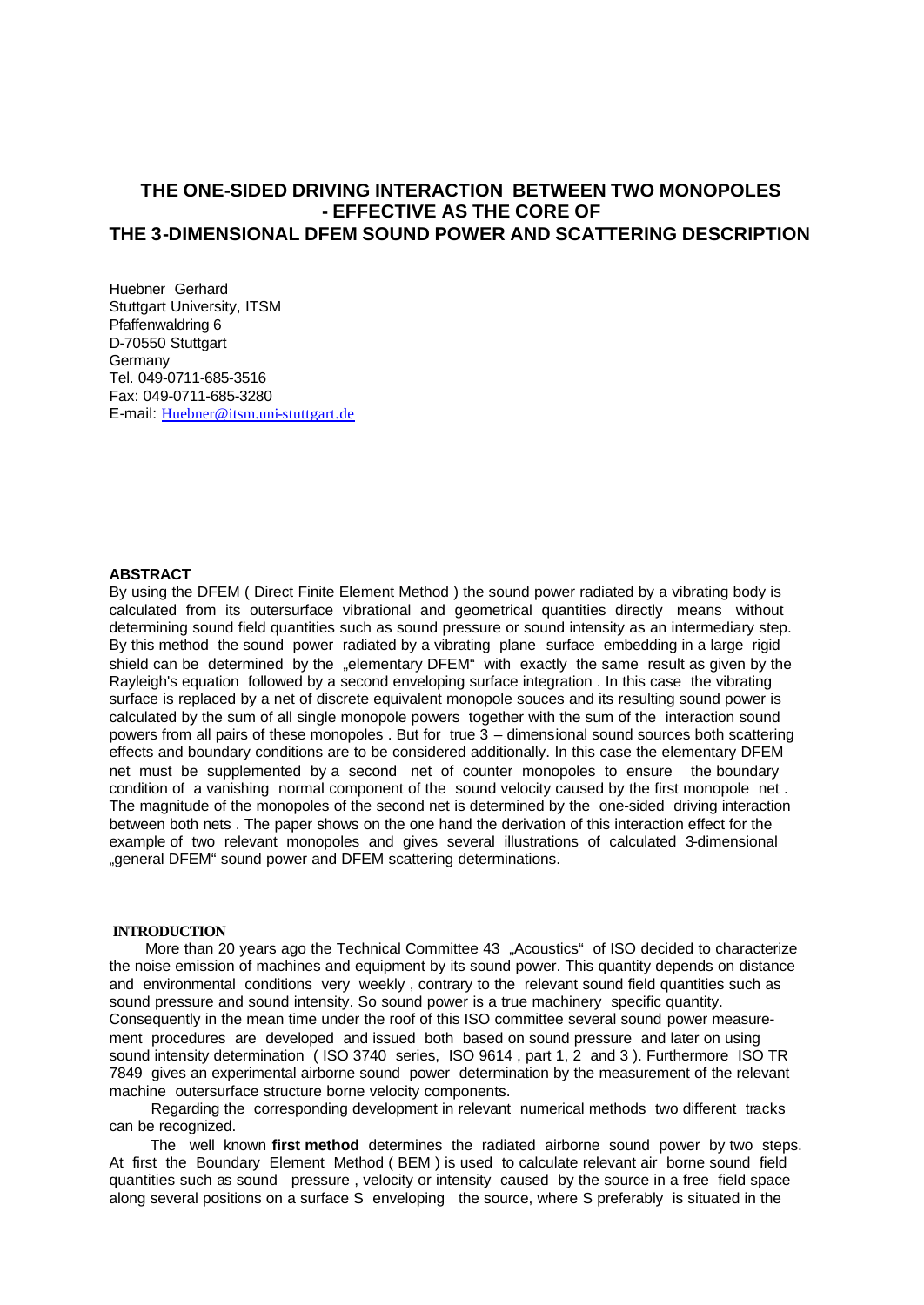far field . For baffled plane sources the use of the Rayleigh-integral instead of BEM is of significant advantage . Then by the next step the relevant field quantities were integrated by the well known relationships along the enveloping surface S yielding the sound power finally.

 The **second method** determines the sound power without any airborne sound field quantity calculations. The so called Direct Finite Element Method ( DFEM ) determines the air borne sound power directly in one step from the source vibration quantities only together with geometrical source data. This method was issued several years ago both for baffled plane sources [1], [2] and later on was developed, tested and approved for true 3-dimensional sources [2-6].

 Furthermore a sound power measurement procedure was developed based on the general DFEM Algorithm [2], [7].

 Most of the papers dealing with DFEM are issued in German language. This fact together with the publication at very different places over a time interval of more than one decade may be a reason that at present this method is not very familiar . Therefore this paper intends to summarize and to explaine the main DFEM aspects supplemented by specific references.

### **BASIC PHILOSOPHY OF THE DFEM ALGORITHM**

Introducing the DFEM we regard a system of N different individual sound sources arbitrarily positioned in a free space enveloped by the surface S (fig.1). These sources may have different radiation pattern in respect to directivity and frequency spectra. Based on the principle of superposition the intensity component  $I_n$  normal to S effective at each position on S is given by

$$
I_{n} = \left(\sum_{i=1}^{N} p_{i}\right)\left(\sum_{i=1}^{N} v_{i,n}\right)^{t} = \sum_{i=1}^{N} \overline{p_{i}v_{i,n}}^{t} + \sum_{i=1}^{N} \sum_{\substack{l=1 \ l \neq l}}^{N} \overline{p_{l}v_{i,n}}^{t}
$$
(1)

where the  $p_i$  and  $v_{i,n}$  are the sound pressure and normal component of the sound velocity radiated by the i-th source effective in absence of all other N-1 sources . Having integrated  $I_n$  over S the total sound power  $\,P_{_\Sigma}\,$  of the source system yields

$$
P_{\Sigma} = \sum_{i=1}^{N} P_i + \sum_{i=1}^{N} \sum_{\substack{l=1 \ i \neq l}}^{N} P_{il}
$$
 (2)

This means  $P_{\Sigma}$  is given by the sum of all single sound powers  $P_i$  and a sum of all interaction sound powers  $P_{ii}$ .

Finally the  $P_i$  and  $P_i$  can be expressed by the sound source quantities. As an example this should be shown for the source system consists of monopole sources only. In this case we have  $*$ 





with the space angle  $\, \Omega_{i} \,$ =4 $\pi$  and where  $\,$  **r**<sup>c</sup> is the characteristic acoustic impedance in air, k=2πf/c the wave number,  $\Delta S_i$ ,  $\Delta S_i$  the individual monopole surface areas,  $\tilde{v}_{i}, \tilde{v}_{l}$  the rms values of the monopole velocities,  $\varphi$ <sub>il</sub> the relative monopole phases and  $d_{il}$  the distances between the i-th and the l-th source . Similar description expressing  $P_i$  and  $P_{il}$  for several different source types e.g. for systems with dipoles , mixed monopole / dipole systems and systems with Fig.1 System of individual sources. spherical sources of different orders can be found in [9].

\*) Close to the physics of air borne sound radiation the eqs.(3) can be formulated frequency independently by replacing  $k\tilde{\nu}_{i}=\frac{2}{\tilde{\nu}_{i}}$  $i - v_i$  $k\tilde{v}_i = \frac{2\mathbf{p}f}{v_i}$ *c*  $\tilde{v}_i = \frac{2\mathbf{p} f}{\tilde{v}_i} \tilde{v}_j$  by  $\frac{\tilde{a}_i}{\tilde{v}_j}$ *c*  $\tilde{a}$ where  $\tilde{a}_i$  is the rms acceleration.

--------------------------------------------------------------------------------------------------------------------------------------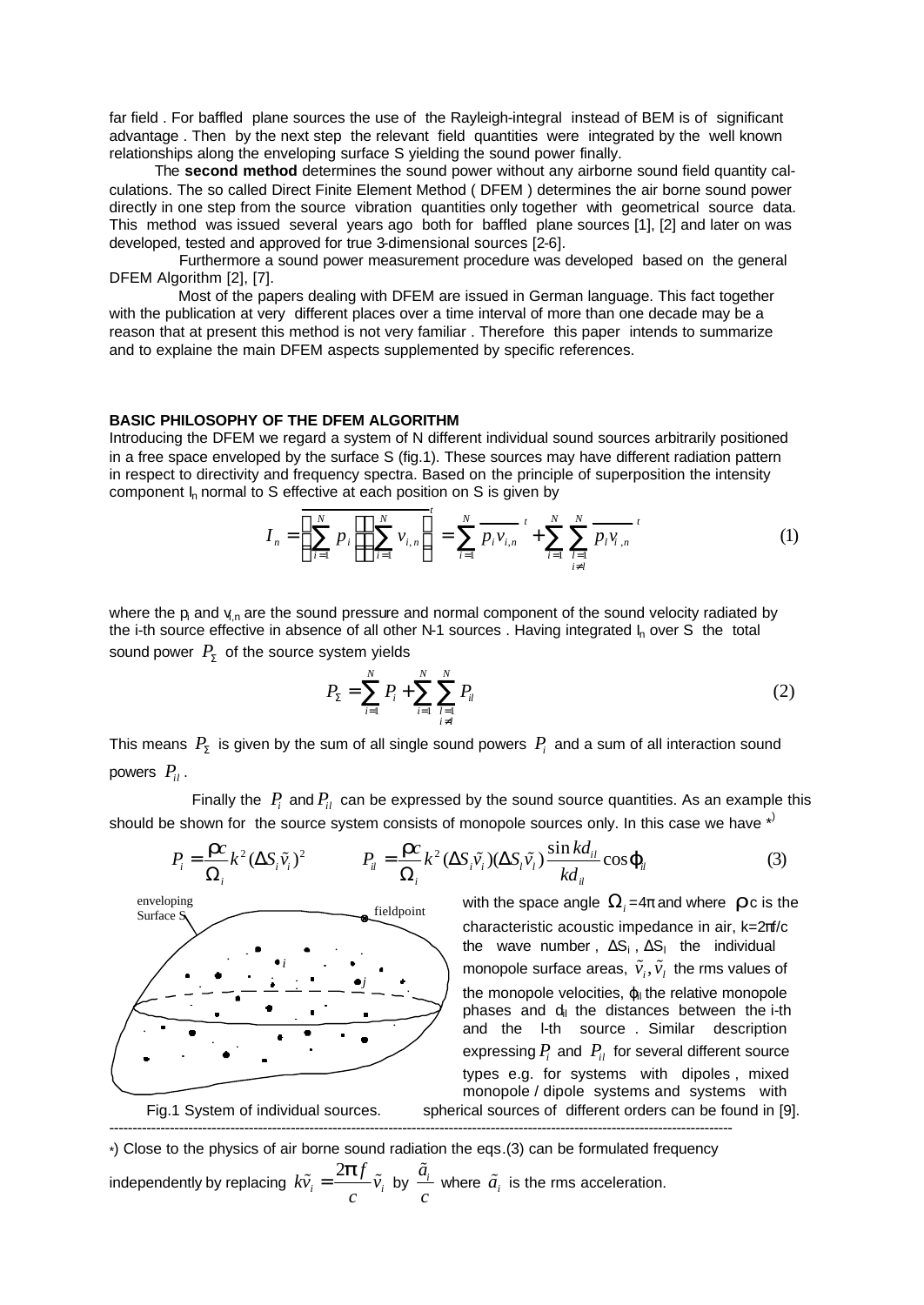Introducing eqs.(3) into (2) the aim of DFEM is obtained: The radiated airborne sound power is expressed by sound source quantities only such as source frequency f , sourcesvelocities  $\tilde{v}_i$ , areas  $\Delta S_i$  and source phase relatioships together with the geometrically determined source distances d<sub>il</sub> and *r*c characterizing the gas quality in which the sound propagates. Consequently the airborne sound field quantities are not necessary for the DFEM airborne sound power determination . The one step determination requires source and geometrical  $(d_{ii})$  quantities only.

## **DFEM SOUND POWER DESCRIPTION FOR BAFFLED PLANE STRUCTURE BORNE SOURCES -THE "ELEMENTARY DFEM"**

For such sources the DFEM replaces its vibrating surface by a net of equivalent monopole sources



radiating into the half-space and determines the radiated sound power

by eqs.(2) and (3) with  $\Omega_i$ =2π.

For this the sound flows  $\tilde{v}_i \Delta S_i$  yields by the discretization of the true  $\tilde{v}_n(S)$  distribution.

 The evidence of the DFEM determined sound power of baffled plane sources was shown both by comparising with exact analytical solutions of several specific examples ( baffled vibrating strips, piston diaphragm and plates of different vibration orders [9], [5] ) and was basicaly

Fig.2 Related radiation efficiency  $\sigma^{\#}$ strip determined by DFEM with different discretization N. with the far field sound pressure

proofed [4], [8] by a derivation starting

determination by the Rayleigh's equation continued by a hemisperical surface integration of  $\displaystyle{\frac{1}{\bm{r}c}\,\tilde{p}^2}$ 

for a radius R→∞. The DFEM result refered to the Rayleigh-equation derivation-track is exact so long as the chosen density of discretization is large enough related to the relevant air borne wavelength  $\lambda$ respectively to the upper frequency limit  $f_{max}$  of interest. Criteria e.g. for a zero order vibrating strip with the length L: the number monopoles N should fulfill  $N_{\text{max}}(L/\lambda)_{\text{max}}$  respectively  $N_{\text{max}}L/c$  (see fig.2).

### **DFEM DESRIPTION OF SCATTERING EFFECTS - THE ONE-SIDED DRIVING INTERACTION**

Our first equation (3) describes the monopole sound power P radiated under ideal free field conditions. Now we regard the deviation of this sound power, if a scattering body is situated in the vicinity of the source M, as shown by figure 3. Thereby we assume the monopole M with constant sound flow  $q_0 = \Delta S\tilde{v}_0$ . By the following the solution of this problem is described by using the DFEM. Further relevant details are given by [3].

 The free field sound velocity **v**<sup>i</sup> radiated by the monopole M don't fulfill the rigid body boundary condition by its normal component  $v_{n,i}$  at any i-th location on the body's surface S in general (fig.3). Therefore the DFEM locates an additional net of imaginary counter monopoles on S having sound velocities  $v_i^c$  to ensure for each i-th position

$$
V_{n,i} + V_i^c = 0 \tag{4}
$$

Consequently these counter sources have sound flows

$$
q_i^c = -v_{n,i} \Delta S_i = -|\mathbf{v}_i|\cos \boldsymbol{b}_i \Delta S_i \tag{5}
$$

where  $\Delta S_i$  is the portion of the area S refered to the mesh of the i-th counter source and  $β_i$  the angle between the free field velosity **v**<sub>i</sub> and the vector **n**<sub>i</sub> normal to surface S at the i-th position.

The deviation of sound power  $P_0$  caused by the scattering effect is determined by the **one-**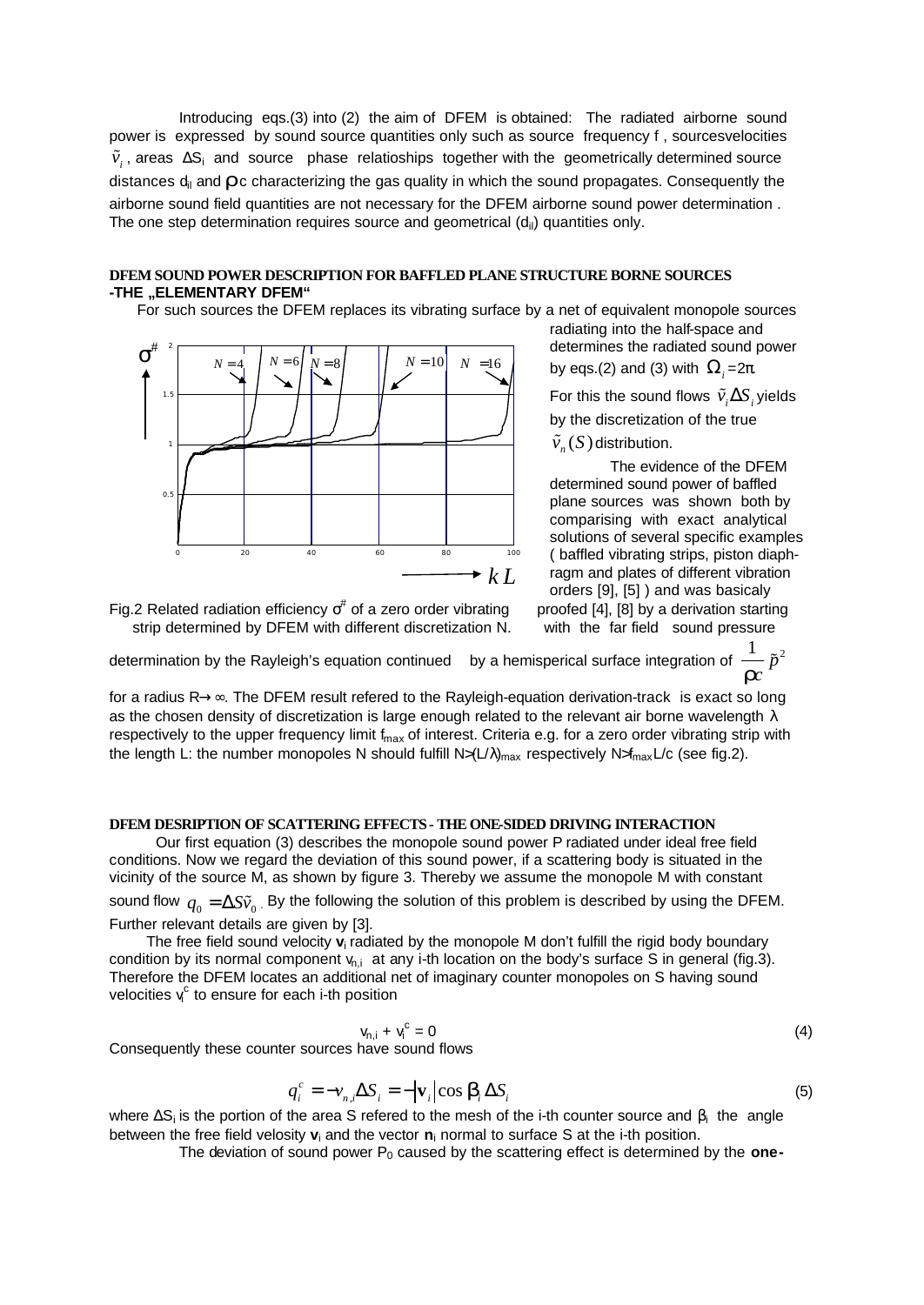

Fig.3 Field situation for a monopole in the vicinity of a rigid body S.

sided interaction between the M monopole sound power  $P_0$  with  $q_0$  and the  $M_i$  counter sources characterized by  $q_i^c$ . The description of this situation follows the equation (2) and (3) on principle but must be modified in order to consider the specific one-sided effect (details see [2], [9]).





monopoles 1 and  $2$ 



 For this modification at first we regard a single pair of monopoles being separated by the distance d, having a phase difference  $\phi_{12}$  and constant sound flows  $q_1$  and  $q_2$ . The well known total sound power of these two sources is given by

$$
P_{\Sigma} = P_1 + P_2 + 2\sqrt{P_1}\sqrt{P_2} \frac{\sin(kd)}{kd} \cos \mathbf{f}_{12}
$$
 (6)

with symbols as explained before. This sound power  $P_{\Sigma}$  usually is derived by integrating sound field quantities over a sphere with radius R enveloping both sources ( fig.4 ) . On the other hand the onesided influence is defined by the change of one of the monopole powers, e.g. of  $P_1$ , caused by the presence of the other one . Therefore the relevant sound field quantities must be integrated over the smaller sphere with radius  $r_1$  (fig.4-5). This integration carried out e.g. for the monopol 1 yields to ( see [2], [9] )

$$
P_{1,\Sigma} = P_1 + \sqrt{P_1} \sqrt{P_2} \frac{\sin(kd + f_{12})}{kd}
$$
 (7)

 For the scattering problem as illustrated by fig.3 further development of equation (7) is necessary . At first P<sub>1</sub> is replased by the power P<sub>0</sub> of our primary source M and the P<sub>2</sub> by the i-th counter source power

$$
P_i = \frac{I\!\!\mathbf{r}}{\Omega_i} k^2 (\tilde{\mathbf{v}}_i^c \Delta S_i)^2
$$
 (8)

where the counter sound flow  $v_i^c \Delta S_i$  is determined by the driven velocity  $v_{n,i}$  caused by the primary monopole M which at the i-th position is given by

$$
v_i^c = -v_{n,i} = -\frac{1}{4\mathbf{p}d_i} \tilde{q}_0 k \sqrt{1 + \frac{1}{(kd_i)^2}} e^{j(wt - kd_i + \frac{\mathbf{p}}{2} - \arctan\frac{1}{kd_i})} \cos \mathbf{b}_i
$$
 (9)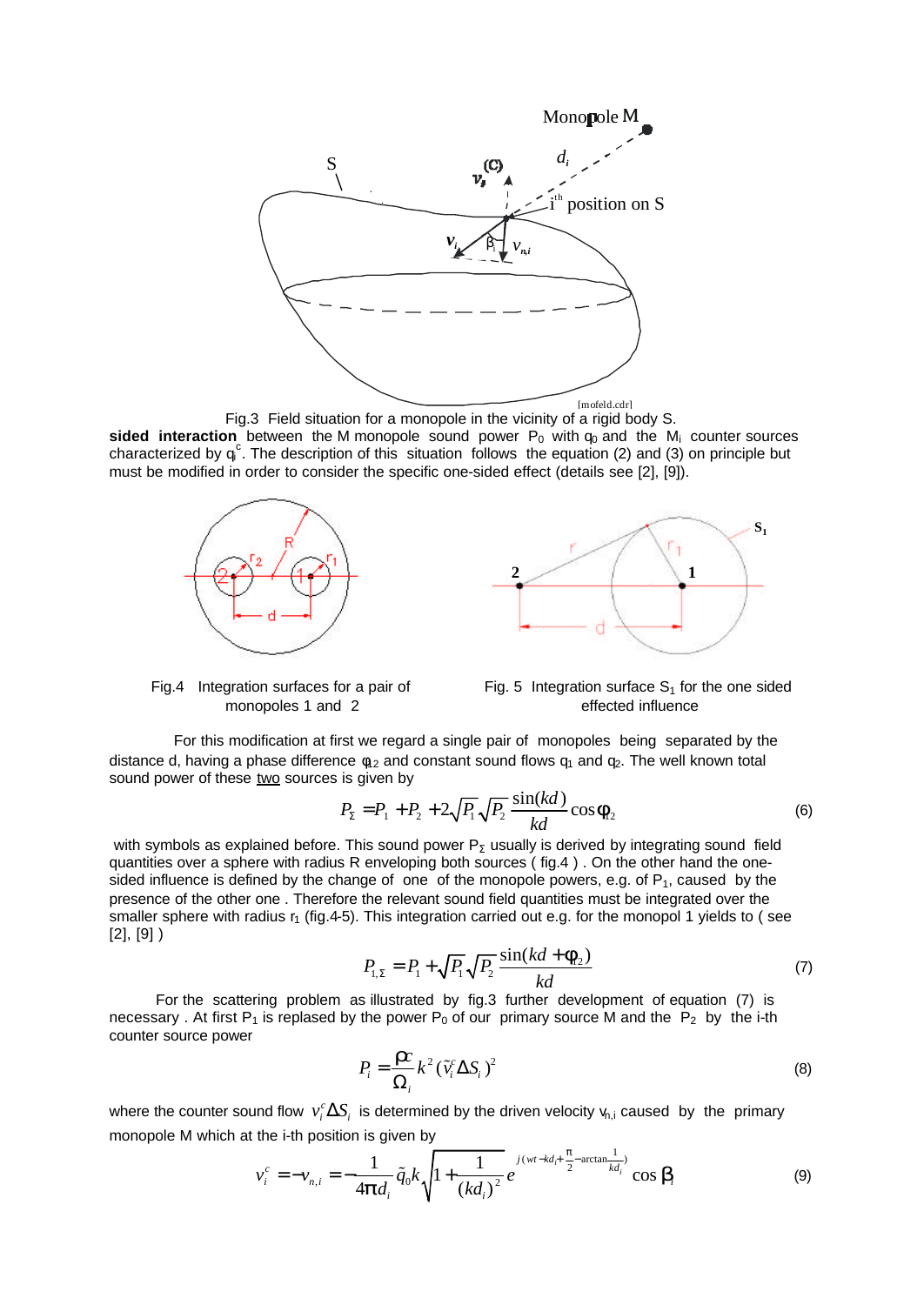and finally

$$
P_i = \frac{\mathbf{r} c k^4 \tilde{q}_0^2}{\Omega_i 16 \mathbf{p}^2 d_i^2} \left( 1 + \frac{1}{\left(k d_i\right)^2} \right) \cos^2 \mathbf{b}_i \left(\Delta S_i\right)^2 \tag{10}
$$

The phase  $\phi_{12}$  from equation (7) is determined by the retardation caused by wave propagation from M to the i-th point on S (fig.3) with

$$
\mathbf{f}_{Mi} = kd_i + \arctan\frac{1}{kd_i} - \frac{\mathbf{p}}{2}
$$
 (11)

Introducing P<sub>0</sub> for P<sub>1</sub>, P<sub>i</sub> according eq.(10) for P<sub>2</sub> and  $\phi_{\text{M}i}$  with eq.(11) for  $\phi_{12}$  into eq.(7) the one-sided driven deviation  $\Delta_i$  of the sound power  $P_0$  caused by  $P_i$  yields

$$
\Delta_i = \sqrt{P_0} \sqrt{P_i} \frac{\sin(kd_i + f_i)}{kd_i}
$$
\n(12)

The sound power deviation totally caused by the entire scattering body follows

$$
\Delta_{\text{tot}} = \sum_{i=1}^{N} \Delta_i \tag{13}
$$

 One example of this scattering effect is the change of the monopole sound power caused by a rigid rectangular plate with a size limited by  $2L_x$  and  $2L_y$  being situated in a distance D. As a reference for this example we regard the relevant well known results for a plate unlimited in size (2L<sub>x</sub>, 2L<sub>y</sub>  $\rightarrow \infty$ ) with

$$
\Delta_{\text{tot}}^{\infty} = P_0 \frac{\sin(k2D)}{k2D} \tag{14}
$$

As expected for higher frequences, increasing Dk∼D/λ and (L<sub>x</sub>;L<sub>v</sub>)k∼(L<sub>x</sub>;L<sub>v</sub>)/λ the DFEM determined  $\Delta_{\rm tot}$  approximates the  $\Delta_{\rm tot}^\infty$  very well and for lower frequencies, means smaller wavelength λ related to the geometric quantities D; Lx; Ly as expected significant differences between these two theoretical deviations can be realized (fig.6 and 7). Further DFEM solutions for other scattering objects, such as circular plates and rigid sphere are given by [2].



Fig.6 and 7. Related sound power deviation  $\Delta_{\text{tot}}$  /P<sub>0</sub> caused by scattering on a rectanular rigid plane

### **DFEM FOR SOUND POWER DETERMINATION OF 3-DIMENSIONAL SOURCES – THE GENERAL DFEM**

A monopole located in the "north-pole" of a rigid sphere with the outersurface S generates "free" sound velocity components  $v_{n,i}$  normal to S different of zero if the sphere's surface S is assumed imaginary means being previous to sound (see fig.8). But for increasing the spheres's radius  $r_0$  the component  $v_{i,j}$  decreases and vanishes for  $r_0 \rightarrow \infty$ . Means for a plane sources we have  $v_{i,j}=0$ automatically. Continuing the discussions of the preceding chapter for the 3-dimensional sources a net of imaginary counter monopoles is necessary to fulfill the boundary conditions on S for the true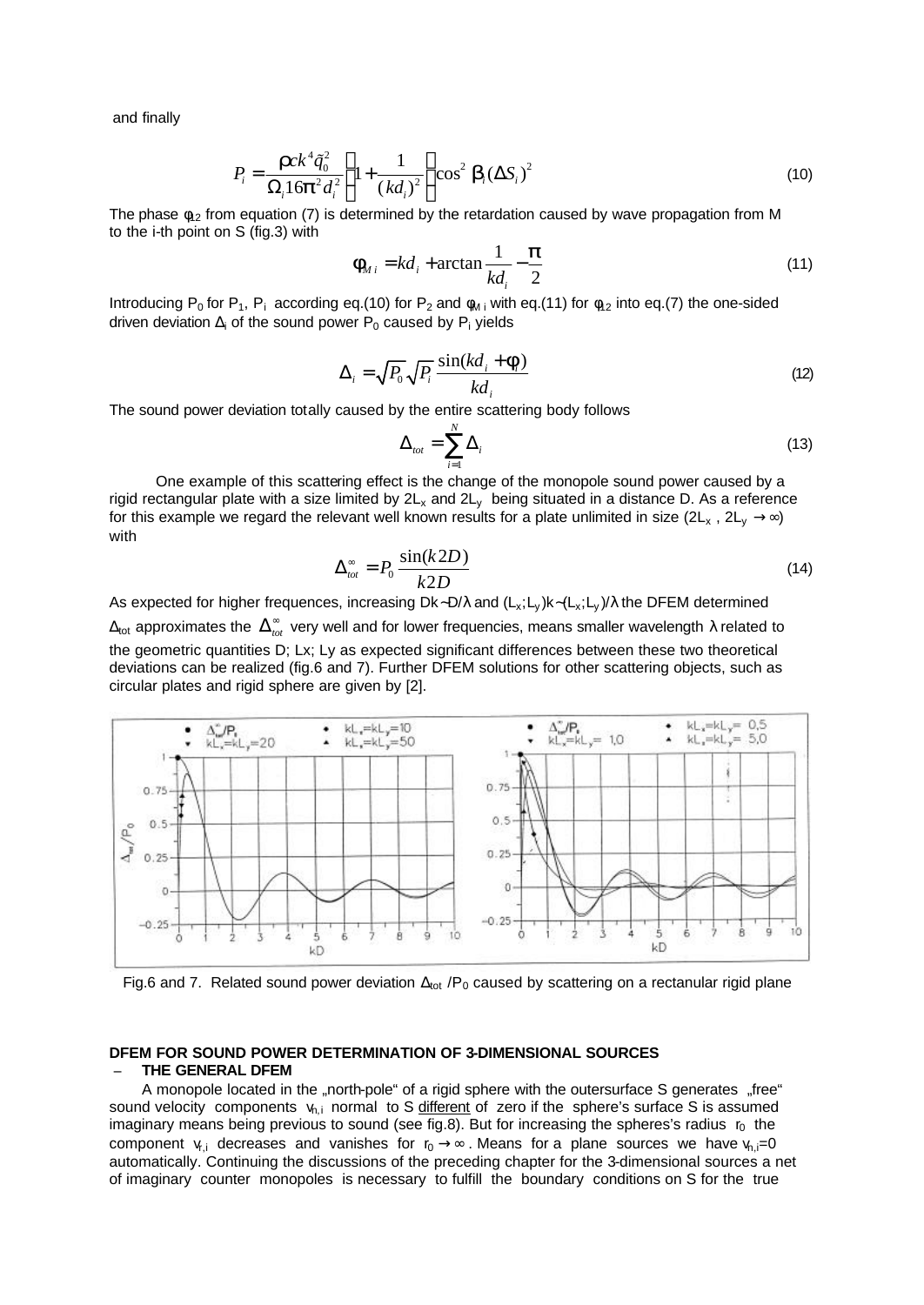existing rigid sphere outside the "north-pole". All earlier derivation of the scatter problem are still usable to determine the counter monopoles when moving our monopole M of fig. 3 close to the surface S (d<sub>i</sub>→0) and changing the angle faktor 1/4 $\pi$  into 1/Ω<sub>i</sub> where for plane baffled sources counter sources are not necessary. For the  $\Omega_i$  determination of arbitrarily shaped 3-dimensional sources reference is given to [4], [6].

 Finally the general DFEM sound power determination of the 3-dimensional sound sources consists of

### generation of the inputs :

by discretization of the actually given structure borne velocity  $v_n(S)$  in respect to the amounts and phases accompanied by fixing the coordinates and angles of  $\Delta S_i$  positions the primarily monopole net is generated

### realization of the algorithm:

the sum of all single monopole sound powers, the sum of their interaction sound powers both for the primarily net and secondly generated the net of counter sources has to be calculated.

The DFEM Algorithm was checked on a very broad basis

- (1) by comparison the sound power determined by DFEM with results of plane and 3-dimensional sources allowing exact analytical solutions, see references [8], [4], [5], [9].

(2) by using the DFEM Algorithm for a sound power measurement procedure and checking these results with sound powers determined by a sound intensity measurement procedure (ISO 9614), see references [2], [5-7], [10,11].

 For both tests the oral presentation will show several examples. These tests show excelent agreements whereby DFEM avoid any singularity problems.



Fig.8 Sound field situation for spherical sound sources different in radius  $r_0$ 

### **REFERENCES**

[1] Hübner, G.:Eine Betrachtung zur Physik der Schallabstrahlung. Acustica Vol. 75 (1991), S. 130-144 [2] Hübner, G., Messner, J. und Rieger, W.:Schalleistungsbestimmung mit der Direkten Finiten Elemente Methode Schriftenreihe Forschung der Bundesanstalt für Arbeitsschutz, Fb 660, Dortmund 1992, Verlag für neue Wissenschaft, Bremerhaven [3] Hübner, G.:Erweiterung der DFEM auf allgemein gestaltete Strahler - die Beugung in ihrer Rückwirkung auf abgestrahlte Schalleistungen, Fortschritte der Akustik, Referate der DAGA '91, Bochum, 1991, S. 237-240 [4] Hübner, G. ; Gerlach, A.: Determination of the airborne sound power radiated by structure-borne sound sources of arbitrary shape using the Direct Finite Element Method - further developments. Conference Proceedings on CD-ROM, 137<sup>th</sup> Meeting of the Acoustical Society of America and the 2<sup>nd</sup> Convention of the European Acoustics Association: Forum Acusticum integrating the 25<sup>th</sup> German Acoustics DAGA Conference, Berlin, March 14-19, 1999 [5] Hübner, G.; Gerlach A.:Schallleistungsbestimmung mit der DFEM. Forschungsbericht BAU. Dortmund/Berlin 1999. [6] Gerlach A.:Ein Beitrag zur Erweiterung und Anwendung der Direkten Finiten Elemente Methode zur Bestimmung der abgestrahlten Luftschalleistung dreidimensional ausgedehnter Körperschallquellen. Dissertation. Universität Stuttgart, 2000. [7] Hübner, G. ; Gerlach, A.:Determination of the airborne sound power radiated by structure-borne sound sources of arbitrary shape - using non-contacting vibration measurements. Proceedings of Inter-Noise, Christchurch, New Zealand, 1998 [8] Hübner, G. ; Gerlach, A.:Zusammenhang der DFEM-Schalleistungsbeschreibung mit der Rayleighschen Schallfelddarstellung ebener Strahler. 24. Jahrestagung für Akustik DAGA '98, Fortschritte der Akustik (DAGA '98), Zürich, 1998, S. 682 – 683 [9] Hübner G.: Script of lectures Machinary acoustics A, Stuttgart University. [10] Hübner, G. und Rieger, W.: Ein neues Meßverfahren zur Bestimmung der von ebenen Strahlern abgestrahlten Luftschalleistung, basierend auf dem DFEM-Algorithmus Fortschritte der Akustik - DAGA 92 (Berlin), Bad Honnef: DPG-GmbH 1992, S. 777-780 [11] Hübner, G., Kienzle, B., Wittstock, V., Gerlach, A.; DFEM-Schallleistungsbestimmung an frei schwingenden Streifenstrahlern. Tagungsband der DAGA 01 auf CDROM, Hamburg [12] Rieger W.: Entwicklung eines